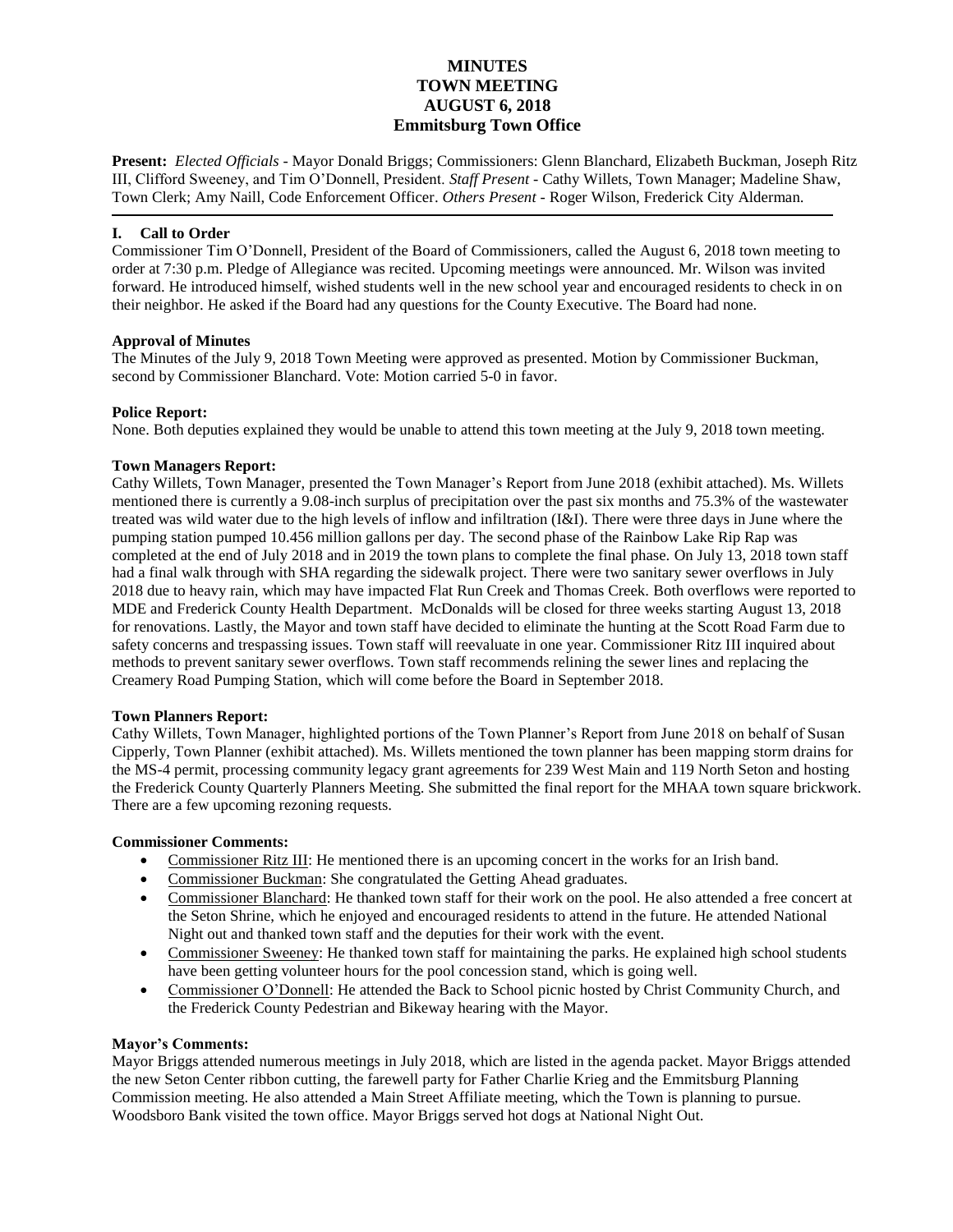### **Public Comments:**

*Bryant Hoffman, 17417 North Seton Avenue -* He explained he is concerned with the town square work because it is preventing customers from coming to Stavros Pizza where he works. The Board explained the project is almost complete. *Joseph Baldacchino, 12508 Killian Lane Bowie MD 20715* - He explained his father was a dentist who practiced at 600/602 East Main Street, which has changed zoning classifications over the years. He is requesting the Board considering rezoning the property as a B1 zone. The Board explained the item is a future agenda item.

### **Administrative Business:**

**I. Discussion Related to Timeline of Work at Flat Run Bridge:** Dale Hanes, Assistant District Engineer of Construction for State Highway Administration (SHA) District 7. Mr. Hanes introduced Sherry Waselchalk, Project Engineer and Ross Clingan, Area Engineer. Mr. Hanes explained the anticipated start date of the project was July 2016, but the project did not start until October 2016 with an estimated completion date of August 2018. Due to delayed signing of documents, the completion date was changed to November 2018. Mr. Hanes explained the project is contingent upon weather because concrete cannot be poured in cold or rainy weather. A redline revision was made to the project, which modified the storm drain design and pricing of the project and pushed the completion date to April 2019. As demo work started, a geotechnical consultant was hired to investigate the support of the bridge and changes were made, which pushed the completion date to August 2019. The SHA and their contractor requested the bridge waterline get relocated while work is being complete, which further pushed the date to late fall 2019. Mr. Clingan explained phase one should be complete by fall 2018 with traffic running in two lanes on the new structure while the rest of the bridge is torn down. The temporary bridge for pedestrian traffic will stay in place until the project is complete. SHA does not believe it is the best interest to hire a new contractor because it prolongs the project and requires the involvement of attorneys from all parties.

**Consent Agenda:**

None.

### **Treasurer's Report:**

Commissioner Blanchard presented the Treasurer's Report for July 2018 (exhibit in agenda packet). The operating balance forward is \$5,249,079. The Daughters of Charity check is a security deposit that passed through the town regarding the Homes for America project and Seton Village. The Town was only an intermediary with the funds.

#### **Planning Commission Report:**

Commissioner Sweeney presented the report from July 23, 2018. He explained the Planning Commission received a request to rezone lots 10, 11, 15 and the western half of 12 at 600/602 East Main Street to a B1 zone. Upon review of the item, the Commission unanimously voted to refer the item to the Board for review at the September 4, 2018 town meeting. The town attorney will also be at the town meeting to answer any questions.

*Note*: In courtesy of Mr. Jack Deatherage, the Board requested agenda item number five occur first. *Note*: Commissioner Sweeny left at 8:22 p.m.

## **II. Agenda Items**

Agenda #5- Discussion Related to Scott Road Community Market Garden: Ms. Willets explained the Scott Road Farm is currently used by two different leases: the Conservation Resource Enhancement Program (CREP) and Garry Stouter. The CREP program is a habitat restoration program via a 15-year lease where 60 acres of the farm are being returned to their natural state through the planting of warm season grasses on 40 acres and wetland restoration on 15 acres. In addition, 30 acres are being leased by Garry Souter for cattle grazing via a four year lease. The property features a farmhouse and barn, which are uninhabitable. Ms. Willets explained the Board is requesting a 25-foot by 25-foot square plot (or 100' x 100' square) for interested families that would like to learn gardening and the marketing of garden produce. To support the project, the Board is requesting: running water, electricity, composting, a place to secure tools, an indoor meeting area with refrigerator, restroom facilities, two gas powered rototillers, hand tools, one walk-behind lawnmower and a 4-foot growing light. Town staff has several concerns and questions: the proposed site is within the Stouter leased property, there is no water/sewer, there is no electricity at the site, the house is uninhabitable, there is no vehicle road access, there is no designated funding and the security and protection of the property. Staff recommends pursuing a different location. The Board discussed possible locations in Community Park. Private land is not an option because of liability. Commissioner Buckman recommended the land of the existing farmers market at 302 South Seton Avenue. The Board directed town staff to investigate the liability of the garden and to research potential garden areas. The item will come back to the Board at a later date.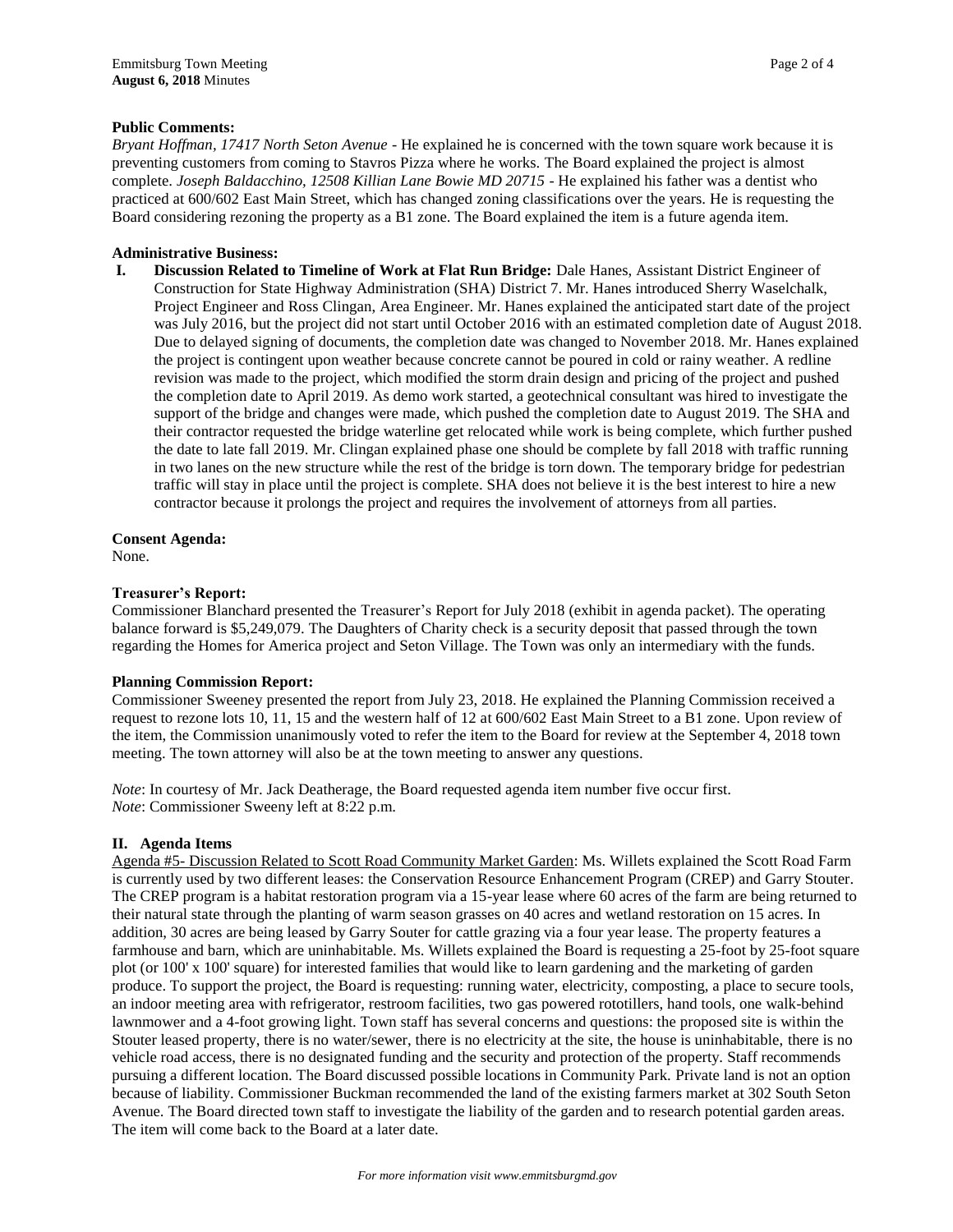*Motion***:** That town staff be directed to contact Mr. Clapp on liability issues related to a community market garden. Motion by Commissioner Buckman, second by Commissioner Ritz III. Vote: Motion carries 4 - 0 in favor with Commissioner Sweeney absent. *Motion*: For town staff to look into the farmer's market property as a potential location for the community market garden. Motion by Commissioner Buckman, second by Commissioner Blanchard.

Vote: Motion carries 4-0 in favor with Commissioner Sweeney absent.

Agenda #1- Budget Transfer Related to the After School Clubhouse for Consideration: Ms. Willets explained the Boys and Girls club did not fund a new club in Emmitsburg. The Town had allocated \$10,000 to help support the program. In lieu of this, the Town would like to pursue having the \$10,000 transferred to the After School Clubhouse program so the program can run for one more year. Funding would come from Department 10, Special Event/Program Costs (Acct 6901) and go to Department 60, Account 5001, 5101 and 6901.The funds would cover staff salaries, payroll taxes and program costs.

*Motion***:** To affect the budget transfer as described. Motion by Commissioner Ritz III, second by Commissioner Buckman. Vote: Motion carries 4-0 in favor with Commissioner Sweeney absent.

Agenda #2- Electric Vehicle Parking Ordinance for Consideration: Ms. Willets explained town staff pursued the parking policy per the direction of the Board at a prior town meeting. Ms. Naill and Ms. Willets did research with John Clapp, Town Attorney, to come up with the presented ordinance. Ms. Willets read the ordinance and explained the electric vehicle charging spots would be clearly marked. Commissioner Buckman requested having a security camera on the charging stations to prohibit vandalism, which town staff will look into. Commissioner O'Donnell requested the stations get added to the solar accounts. Town staff will look into the consumption of the stations. If the energy usage is significant the town will put the charging stations on the Town's solar accounts. The Town plans to replace the town car with an electric vehicle once the four charging stations are installed.

*Motion***:** To accept ordinance number 18-11 as presented. Motion by Commissioner Ritz III, second by Commissioner Blanchard. Vote: Motion carries 4-0 in favor with Commissioner Sweeney absent.

Agenda #3- Policy Related to Employee Vacation Buyback for Consideration: Ms. Willets explained town staff has been discussing ways to lower the costs of large benefit payouts when an employee leaves employment after many years of service and many step increases. Employees hired prior to December 1, 2016 have no cap on the amount of accrued and unused leave they can carry from year-to-year. Amanda Haddaway, Human Resource contractor, composed the proposed policy to help encourage employees to cash out their leave before separation of employment to help minimize the cost to the Town. The buyback must be in week increments. The Mayor can sign on behalf of the town manager if needed. The Town is not obligated to fund the requests.

*Motion***:** To accept the policy as written. Motion by Commissioner Blanchard, second by Commissioner Ritz III. Vote: Motion carries 4-0 in favor with Commissioner Sweeney absent.

Agenda #4- Charter Amendment Updates for Consideration: Per the request of the Mayor and town staff, this item has been postponed to a future town meeting pending Board agenda approval.

#### **Set Agenda Items for September 4, 2018 Town Meeting**

- **1.** Approval of the 2018 Elections Judges
- **2.** Consideration of the Recommendation of the Town's Planning Commission to rezone Lots 10, 11, 15 and the Western Half of Lot 12, as Shown on the Revised Plan of Emmit Gardens, from Low Density Residential (R1) to Neighborhood Commercial (B1)
- **3.** Welcome Letter for New Residents for Discussion and Possible Consideration
- **4.** For Consideration Sewer Relining Project on East Main Street
- **5.** Authorization to Proceed with Solicitation of Federal Funding for New Pumping Station for Discussion and Consideration

# *Consent Agenda Items:*

- A. Reappointment of Mark Walker to the Citizens Advisory Committee.
- B. Appointment of Brian McKenney and Melissa McKenney to the Citizens Advisory Committee.

*Motion:* To accept the town meeting agenda as modified. Motion by Commissioner Buckman, second by Commissioner Blanchard. Vote: Motion carries 4-0 in favor with Commissioner Sweeney absent.